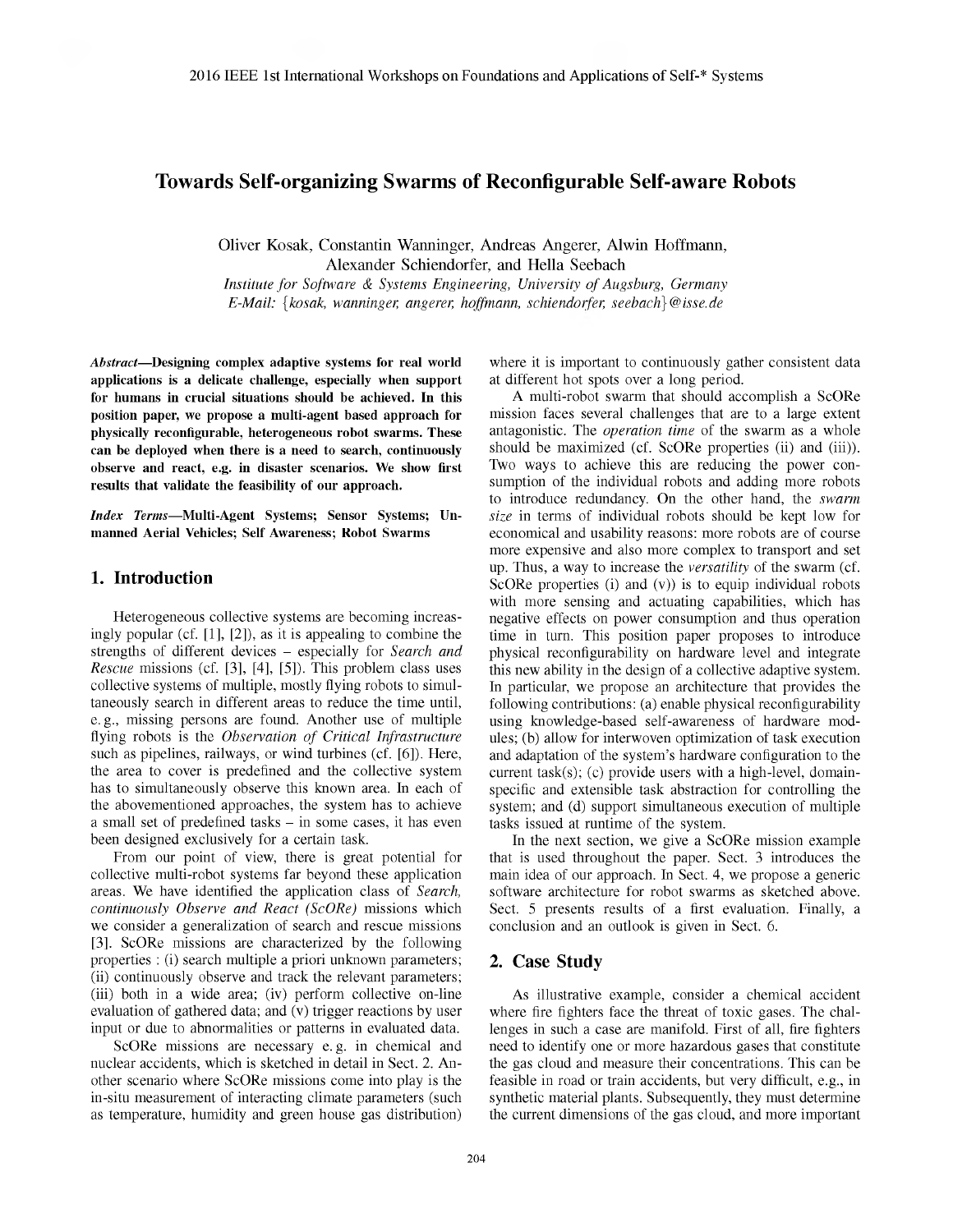predict its expansion and relevant concentrations. This is necessary to identify endangered residential areas and to evacuate the population.

Currently, fire fighters must make these observations manually and take actions with limited, incomplete or even wrong information [7]. For example, measurements of gas concentrations are mainly done at the location where the accident happened and a few other points close to the ground. Based on these measurements, gas types and concentrations are identified and the dimensions of the gas cloud are roughly estimated. Moreover, the expansion of the gas cloud is predicted based on available data about local weather conditions. However, this is difficult or imprecise, e.g., due to few ground measurements, different expansion patterns of gases, outdated weather data or not correctly identified hazardous gases. Based on those rough and deficient estimations, extensive decisions have to be made whether to evacuate areas of residential houses, retirement homes or even hospitals. To evacuate a certain area, fire fighters drive around making loudspeaker announcements to the population. As far as staff is available, they also ring doorbells – particularly in large buildings. Still, it is not easy to reach everyone in rural areas or urban recreation areas where, e.g., people are out for walks. In such a case, fire fighters often need to go into endangered areas to help and rescue people exposing themselves to hazardous gases.

A swarm of (flying) robots could substantially improve the way such accidents can be handled as shown by previous work (cf. [7], [8]). There, e.g., a swarm is responsible for *tracking the dimension of the gas cloud and the concentrations of gases*. At the same time, it improves predictions of the gas cloud expansion by *in-situ measurements of weather conditions like temperature, wind direction and wind strength.* Furthermore, flying robots *serve as a communication relay* to establish a robust wireless radio network for fire fighters even under harsh conditions without hindering their other activities (e.g., collision avoidance [9]). We put our focus on physical reconfigurability to handle ScORe missions like these, which has not been considered by previous work.

### 3. Approach

We consider robots that consist of certain *basic components*, e.g., a quadrocopter frame including motors, propellers and a flight controller or a mobile robot including motors, wheels and a navigation controller. In order to be functional, those basic components must be equipped with a *power source*, usually a battery. We assume that, given a power source, the basic components exhibit certain basic functionality, i.e., flying or driving to a given point in space.

The robots may be extended with so-called *cube modules* containing a microprocessor and additional sensors or actuators. Each of these modules contains self descriptive information pertaining to the individual capabilities of the module, which allows access to e.g. measurements without prior knowledge of the sensor in question. Retaining the correlation between sensor data and its meaning, combined



Figure 1. Three different device configurations, respective capabilities and the resulting task qualification. Each quadrocopter has built-in sensors (i.e., the inertial measurement unit) that are required for flying, but may also be employed to estimate quantities like wind speed and direction during flight.

with the additional computational power in each module, offer great improvement over previous approaches, as e.g. the Cubelets project [10]. Physical reconfigurability can be performed by interchanging standardized cube modules.

In our case study, e.g., the swarm can start with a broad variety of gas sensors. After identifying the type of the toxic gas, it exchanges its sensors to only track the relevant gas. Hence, a quadrotor can carry additional batteries, sensors to record weather data (e.g., for temperature, or humidity), or cameras for *finding missing persons*. In the sudden case of an evacuation, robots could be *equipped with loudspeakers* as actuators, increasing flexibility and coverage of announcements to the population. Finally, if necessary, swarm members with grippers can *transport light equipment such as gas masks or communication devices to endangered persons*.

We assume all components to be self-aware to allow the system to reason about its current physical configuration. We use the term *properties* to denote all known physical features of a component (e.g., its weight) as well as specific features (e.g., battery capacity or sensor resolution). Fig. 1 shows three differently configured robots. The left robot is a mobile ground robot equipped with power source and one cube module with an air temperature sensor (T). Important properties include the *maximum payload* of this mobile robot, the *weight* of each component, the battery *capacity* and the *sensor type* contained in the cube module. The quadrocopter in the bottom center of the figure is equipped with two cube modules T and H, where H contains an air humidity sensor. The built-in IMU is a further sensor of the quadrocopter. Finally, the second quadrocopter (bottom right) is equipped with an additional cube module A that contains a gas sensor. The combination of basic components and further cube modules that add functionality to a robot distinguishes our approach from existing work regarding self-assembling and self-reconfiguring robotic systems (cf. [11], [12]). We believe that our more coarse-grained approach allows for easier reasoning about the abilities of a robot depending on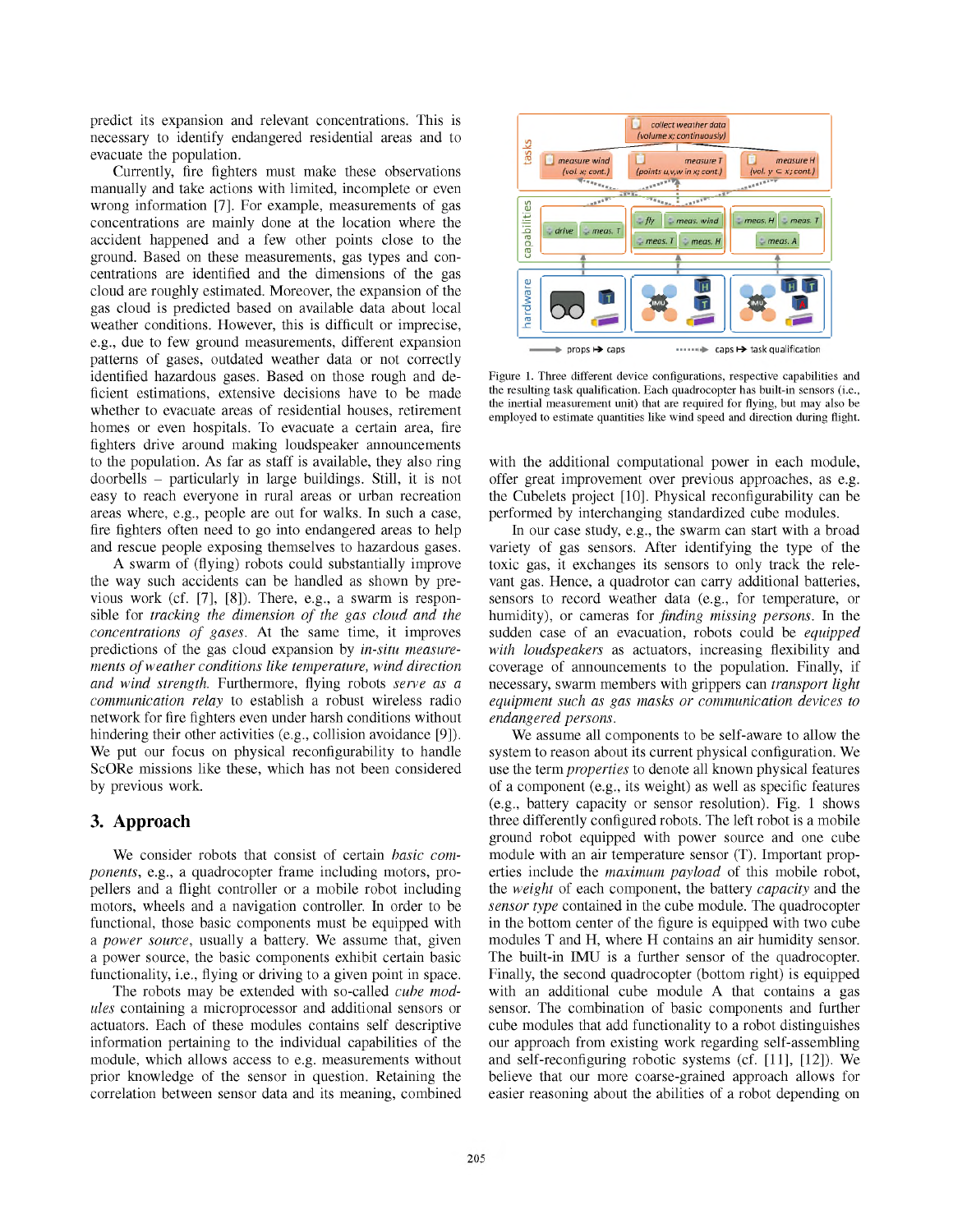

Figure 2. Self-organized system reconfiguration to optimize multi-task fulfillment. After identifying the desired capability distribution for one part of the swarm, this part reconfigures its hardware components accordingly.

its current configuration, as outlined below.

According to its physical configuration, a robot can have different *capabilities*. A capability models the robot's ability to perform certain operations, e.g., driving, flying or measuring a certain quantity. Fig. 1 also depicts the capabilities of the three robots explained above. The deduction of those capabilities is denoted by the mapping  $props \rightarrow caps$ . This mapping is non-trivial and depends on the properties of all modules involved. For example, the left robot has the capabilities *drive* and *measure T*, whereas the right robot neither has the capability to fly nor to measure wind during flight due to being overloaded.

The behavior of the collective system is defined by the *tasks* it should achieve. Such tasks can be given at runtime by users or emerge from inside the system itself. They may be domain-specific and, moreover, may be composed of subtasks. Some (sub-)tasks can be accomplished by single individuals configured in certain ways, while other tasks require cooperation of multiple robots. Fig. 1 shows an example task (i.e., *collect weather data*) that contains multiple sub-tasks (e.g., *measure wind*). Tasks contain a specification that states constraints for task fulfillment, like continuous operation for a certain time in a certain area or at predefined points of interest. Deciding which robot can contribute to which task requires another mapping  $caps \mapsto task$  *qualification* that depends on the capabilities of the robot. Consider the left and middle robot in Fig. 1. Both can contribute to fulfilling the sub-task *measure T* for points u,v,w near the ground, whereas only the middle robot can contribute to *measure wind* and *measure H* as well. The right robot will not be able to contribute to any task, as it is not able to take off and change its position accordingly.

For the intended class of applications (i.e., ScORe missions), the system in most cases should fulfill multiple tasks at the same time as depicted in Fig. 2 with three currently available tasks. As discussed before, many robots will only be able to contribute to some of the available tasks, and there might even be tasks for which no robot is configured such that it can contribute to those tasks. Thus, the system should combine self-organization principles and physical reconfigurability to optimize itself in order to fulfill the current tasks. To achieve this, we propose a two-stage approach: First, the distribution of currently available capabilities should be analyzed and optimized depending on the current tasks on hand (cf. Fig. 2). To determine the current capability distribution throughout the swarm, the system has to employ mechanisms to cope with limited connectivity among its individuals. Based on the desired capability distribution and the current physical configuration, a new desired physical configuration is calculated. This calculation should also consider the effort involved for applying the reconfiguration. For a quadrocopter, e.g., this might involve landing at a certain place and having its cube modules replaced by the user or an automated system. The same mechanism for optimizing the system configuration may also be employed to integrate new robots into the system (cf. the *empty* quadrocopter and mobile robot in the bottom left part of Fig. 2) and decide about their *best* physical configuration. In comparison to the taxonomy of multi-robot task allocation given in [13], the possibility for physical reconfiguration (e.g., dynamically changing robot capabilities) further increases the complexity of relations between robots and tasks. In general, well suited planning mechanisms have to be found, that enable the highly dynamic and distributed system to achieve the userdefined tasks appropriately. As numerous literature on these topics already exists (cf., [13], [14]), we are certain to overcome this challenge.

#### 4. Architecture

To empower a system with self-organizing properties mentioned above, we propose a Multi-Agent system (MAS) based architecture as presented in Fig. 3. We distinguish between *User Devices (UDs)* and *Self-organizing Devices* (*SoDs*). The latter, as a whole, represent the autonomous part of the system. Each SoD is responsible for controlling the robot it is detached to as well as for interacting with other devices in the system. As functionality is encapsulated in software agents, each SoD is required to run multiple agents at once, i.e., to provide a MAS platform on its own (we use the Jadex Active Components Framework [15]). The system as a whole, therefore, can be described as a System-of-Systems [16]. As great advantage over other known approaches (cf., [3], [5]) our architecture intends to be constructed for allowing to switch between completely different tasks without having to modify each SoD's MAS. Modifications only have to be made to the knowledge base of available capabilities as well as to the task definition, that defines capabilities needed for its solving.

User Agent. The UD offers an interface for humans to interact with SoDs. This functionality is encapsulated in a *User Agent* running on a MAS platform compatible with those on the SoDs. By complying with the MAS-specific communication protocol, the User Agent is able to transfer user-defined tasks to SoDs as well as to observe the execution and status of already submitted tasks. A task's status can be *unsolved, requested, active,* or *solved*. Additionally, how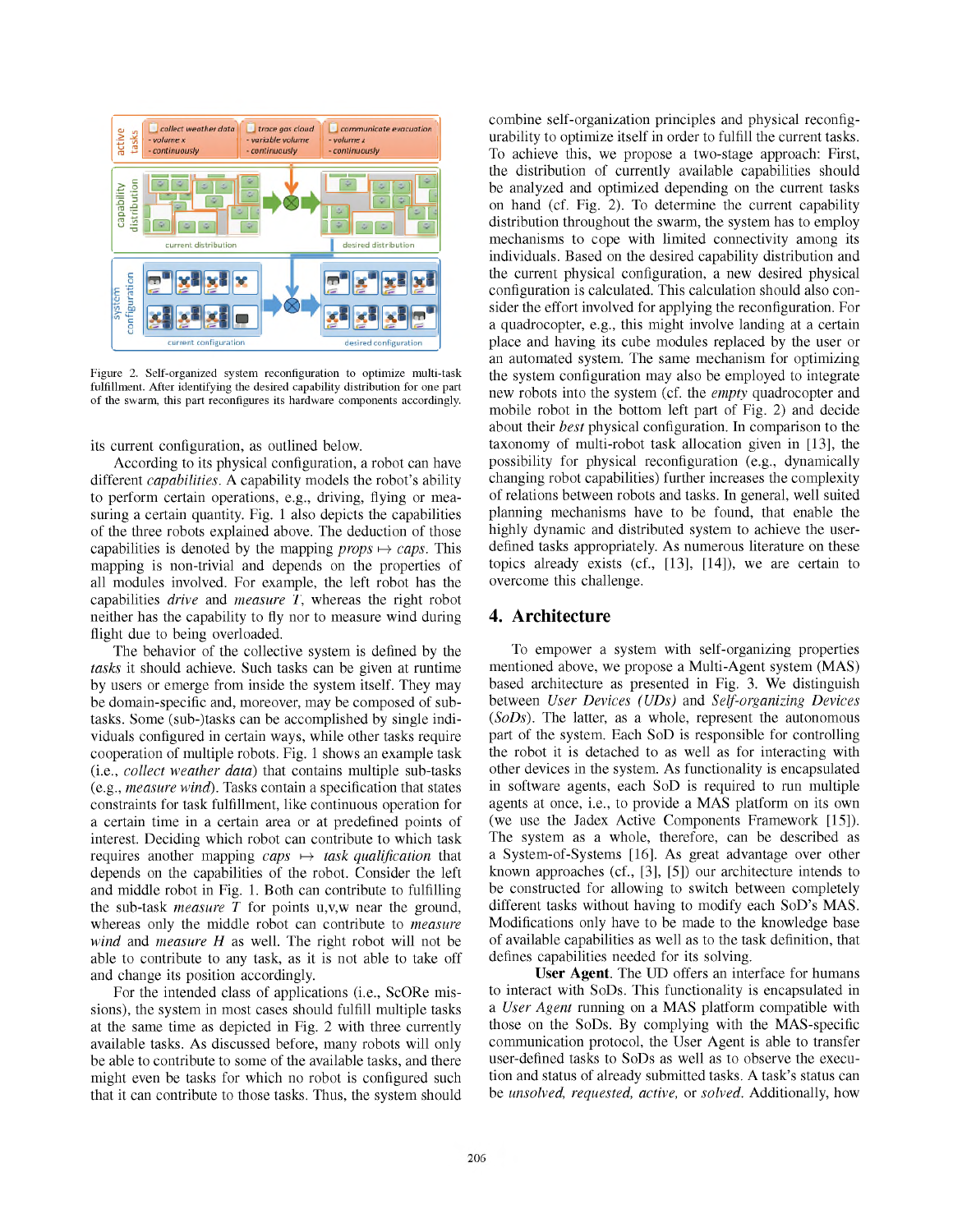

Figure 3. System-of-Systems architecture: Each of the n *Self-organizing Devices* (SoD) provides the platform for an equal set of agents that form a Multi-Agent System running on the device. In addition to this, a *User Device* represents the instructional part, offering an interface to a human operator for introducing new tasks. Solid lines indicate intra-device communication, dotted lines inter-device (wireless) communication for a scenario where the *Swarm Coordination Agent* on SoD<sup>1</sup> coordinates n *Individual Coordination Agents* on its local device as well as on remote devices. Each currently attached hardware component is abstracted by the concept of a *Cube* that is represented by a software agent (*Cube Agent*) in the corresponding SoD's MAS.

a task can be solved is defined by a dependency graph of needed capabilities. New user-defined tasks are classified as *unsolved* and transmitted from the User Agent to reachable *Blackboard Agents*, located on every SoD. User-defined tasks include possibilities for task decomposition. These initial execution plans can be calculated by the User Agent by using methods like those described in [13].

Blackboard Agent. Hence, Blackboard Agents have the responsibility to distribute information about new tasks and their status on an *inter-device level* by communicating with other reachable Blackboard Agents. This is necessary to reduce the risk of loosing information about tasks – albeit there are no guarantees especially in dynamic wireless communication networks [17] – as information loss could reduce the system performance significantly (e.g., tasks are re-executed although they were already solved, or tasks are not executed at all). Therefore, Blackboard Agents gossip relevant information as soon as their information status has changed. Besides, the User Agent is included in this information distribution process to be able to inform the user about task execution and status as mentioned above. Furthermore, a Blackboard Agent communicates on an *intradevice level* with an *Individual Agent* and a *Swarm Agent* located on the same SoD. While the former classifies its SoD's current qualification for each task, the latter tries to find a cooperation structure for solving a task if necessary.

Capability Agent. To determine the current qualification, the Individual Agent relies on the information originating from the SoD's *Capability Agent* (cf. Fig. 3). To retrieve the current capabilities, this agent interacts with *Cube Agents* that are currently running on the SoD. By being an abstraction from low-level hardware protocols and implementation, they represent the properties of sensors and actuators (i.e., the *Cubes*) as software agents and offer an interface for capability execution. As capabilities may not only be directly associated to properties provided by hardware<sup>1</sup>, the Capability Agent has access to a knowledge

base for deducing which capabilities can be made available.

Cube and Hardware Agents. To ensure that each connected Cube is represented through an agent, the *Hardware Agent* dynamically starts and stops Cube Agents as the configuration of its SoD changes. In addition, the Hardware Agent is also responsible for coordinating all hardwarespecific operations including the access on communication buses or the addressing of underlying hardware.

Individual Agent. For every task, the Individual Agent compares the Capability Agent's information to the task's capability dependency graph. To decide the SoD's qualification for a task, we propose to use constraint solving techniques. More specifically, the agent minimizes the number of required Cube changes, such that the device is suited for the task afterwards. If no change is needed, the current configuration is already an optimal solution; otherwise a suggestion involving a minimal number of reconfigurations is returned. In fact, this formulation can be encoded as a soft constraint problem [18]. Thus, we have a decision variable  $s_i$  for every slot i that maps to an available Cube or  $\perp$  if it is empty. For each slot i, we have a soft constraint  $(s_i^{\text{old}} = s_i)$ that is violated if we change the Cube attachment. Our objective is to minimize the number of violated soft constraints (i.e., a Max-CSP). Hard constraints regulate that the planned configuration offers all capabilities required for a task. We plan to specify prioritized preferences regarding reconfiguration decisions (e.g., which component exchange is less likely to cause problems) with more precision using *constraint relationships* [19]. For every task solvable by reconfiguration, the Individual Agent creates a *Reconfiguration Request Task* and uses the Blackboard Agent's information distribution mechanism. Reconfiguration Request Tasks include information about tasks that become solvable through Cube exchanges on an SoD which in turn can be used by Swarm Agents to suggest broader reconfiguration, e.g., for a set of SoDs.

After classifying all tasks, the Individual Agent tries to assign solvable tasks to its SoD. To avoid multiple task assignments, the Blackboard Agent is used again. As every Individual Agent informs its local Blackboard Agent before actually assigning a task, conflicts can easily be handled:

<sup>1.</sup> The capability *flying*, e.g., may be lost as another cube with high weight is connected, or the capability *measure current height* becomes available as cubes providing temperature and pressure measurements are connected.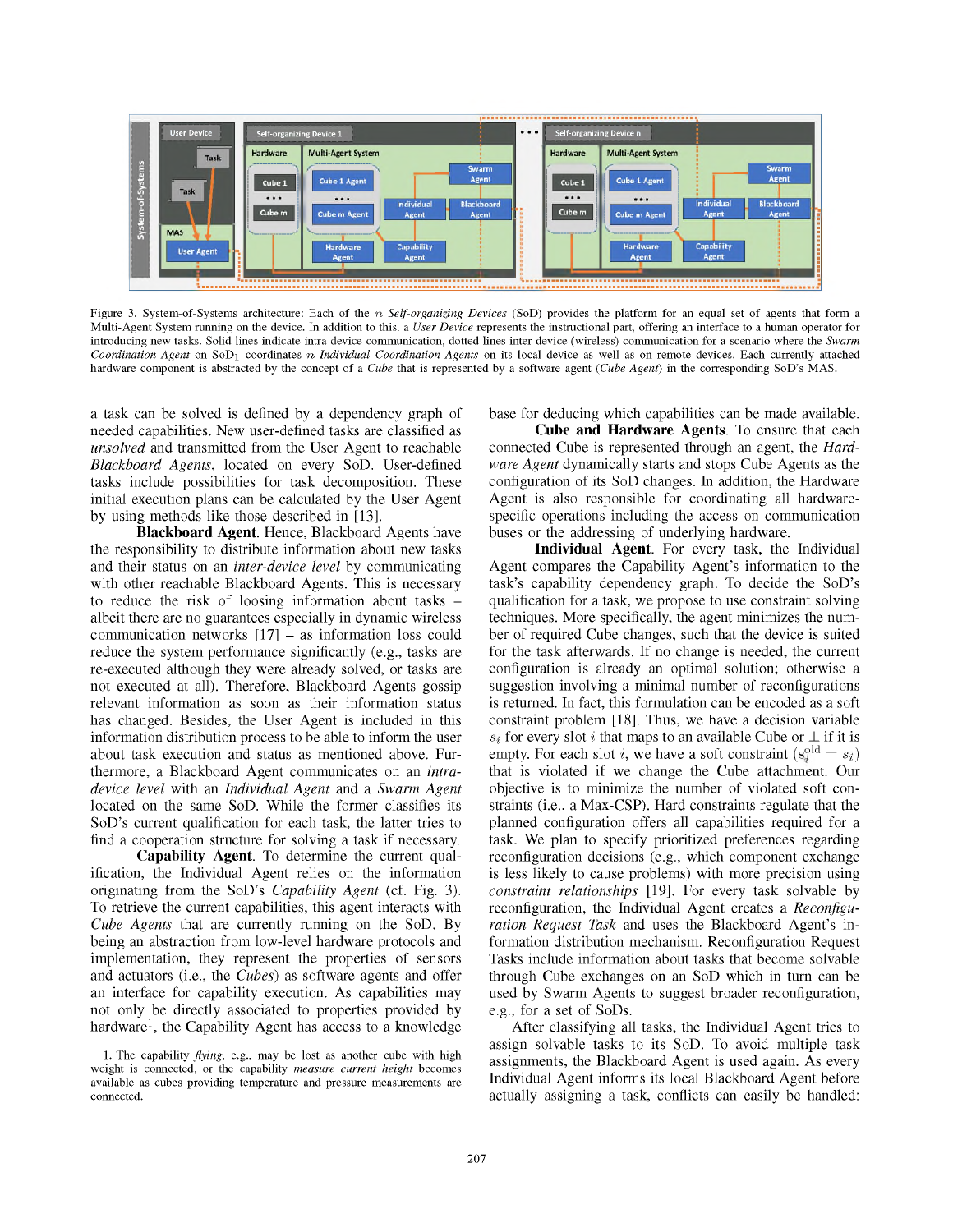When receiving a task with status *requested*, Blackboard Agents distribute this information in the known manner. In case a further Individual Agent, located on another SoD, also requested the assignment of this task, this can be resolved by any established leader election heuristic for distributed systems.

When an Individual Agent finally has assigned a task, it is also responsible for its correct execution. Therefore, according to the task's dependency graph, the Individual Agent requests capability execution from its local Capability Agent which further triggers appropriate Cube Agents. Furthermore, the Individual Agent is able to handle coordination requirements that are defined in the tasks description – e.g., sending synchronization messages to a *Swarm Agent* after executing a capability.

Swarm Agent. All tasks classified as not solvable by the SoD alone, as well as known Reconfiguration Request Tasks, are passed to the local Swarm Agent (cf. Fig. 3), which tries to solve them. It is capable of transforming the original task into a set of sub-tasks (cf. Sect. 3) containing additional information, that each of them has to be solved in cooperation with the Swarm Agent. These sub-tasks are transmitted to the Blackboard Agent, that distributes them. Individual Agents, capable of executing one of these sub-tasks, handle them the usual way first (i.e., determine the SoD's task qualification) and subsequently inform the Swarm Agent. When at least one Individual Agent is available for every sub-task, the Swarm Agent activates the task and informs a suitable team of Individual Agents that they now have to perform the sub-tasks cooperatively. The execution of sub-tasks is coordinated by the Swarm Agent, that is able to exchange information with its cooperation partners – which is necessary to meet the tasks Capability dependency graph. With the Swarm Agent taking the leader role, the original task finally can be solved appropriately. Having solved the task, (for continuous tasks: after the task has been deactivated), the Swarm Agent dissolves the team structure and informs the Blackboard Agent.

In addition to normal tasks, a Swarm Agent is able to handle Reconfiguration Request Tasks that describe possible local Cube reconfigurations or such originating from other SoDs. Therefore, it tries to find a new over-all ensemble configuration, enabling the system to solve as many currently unsolvable tasks as possible (cf. Fig. 2). This creates a new *Reconfiguration Recommendation Task* that is distributed via the Blackboard Agent. As Swarm Agents on different SoDs create Reconfiguration Recommendation Tasks, which can be based on different knowledge each as explained above, the best of these solutions can be selected. The actual reconfiguration can be performed when appropriate (e.g., if no task status changed over a defined time interval). Reconfiguration Recommendation Tasks, like every other task, rely on SoDs that are able to solve them. This can be an SoD having the capability to reconfigure other SoDs (e.g., a robot manipulator cube).

With the use of software agents, the proposed collective system is able to autonomously solve user-defined tasks that in general are solvable with the existing set of available Cubes and SoDs. Hence, there is a solution if the collective system is suitable to solve the task. However, one or more reconfigurations may be necessary.

# 5. Evaluation

To substantiate the presented ideas with feasibility results, we performed a proof-of-concept evaluation on a single board computer (*SBC*) that is capable of running an SoD and can be mounted on robots like small UAVs, as first experiments have shown. In particular, we consider its ability to solve constraint optimization problems as part of the internal reasoning. This evaluation addresses the question whether it is feasible to use a state-of-theart constraint solver on an SBC for a practical problem. Though this question addresses a relatively narrow part of our complete approach, we consider it nevertheless an important prerequisite for its feasability.

We choose a well-defined optimization problem, i.e., a single-agent single-task allocation problem where  $n$  tasks have to be assigned to  $n$  agents with given non-negative costs for every agent/task pair. The objective is to minimize the worst costs any agent encounters 2 . Formally:

minimize 
$$
\max_{t_1,\ldots,t_n} C[i,t_i]
$$
 (1)  
subject to 
$$
i \neq j \rightarrow t_i \neq t_j
$$

$$
t_i \in \{1,\ldots,n\}
$$

where  $t_i$  maps to the task agent i performs and  $C[i, j]$  is the cost matrix. The problem's only parameters are  $n$  and C which makes it attractive to generate random instances. Specifically, for a problem consisting of  $n$  agents and tasks, we generate random 3D coordinates in a rectangular cuboid with a width and length of 1000m, and a height of 200m to represent a volume typical for a ScORe mission. We implemented both a greedy algorithm that iteratively selects the shortest agent/task pair as well as a MiniZinc [20] model that is optimized using Gecode. <sup>3</sup> The solving behavior on identical problems on a PC and the SBC with a 60s timeout was explored. The problem size  $n$  ranged from 10 to 40, with 15 problems generated for each value of  $n$ . Quantities of interest are the time to find an optimal solution, the ratio of problems optimally solved, and the achieved objectives.

Figure 4 visualizes that the performance gap is rather low. For problems involving 10 or 15 agents, the average runtime ranged between 0.5s and 1s on the SBC, whereas it ranged between 0.03s and 0.15s on the PC. For larger problems, the average difference amounts to few seconds until both platforms converge to the timeout. However, the solving behavior is very similar with the SBC failing to

<sup>2.</sup> The problem models the assignment of agents to positions in a formation, minimizing the farthest distance any agent has to move. That way, we find allocations that minimize the total duration to establish the formation. Compared to a greedy algorithm, the constraint solver saved a significant amount of flight time with comparatively few invest of calculation time.

<sup>3.</sup> Source code at https://git.io/vKeJx and http://www.gecode.org/. Evaluation devices were a PC (4 x 3.2 GHz, 16 GB RAM, Ubuntu 15.10) and an SBC, i.e. an Odroid XU4 (8 x ARM A15/7, 2 GB RAM, Ubuntu 14.04).